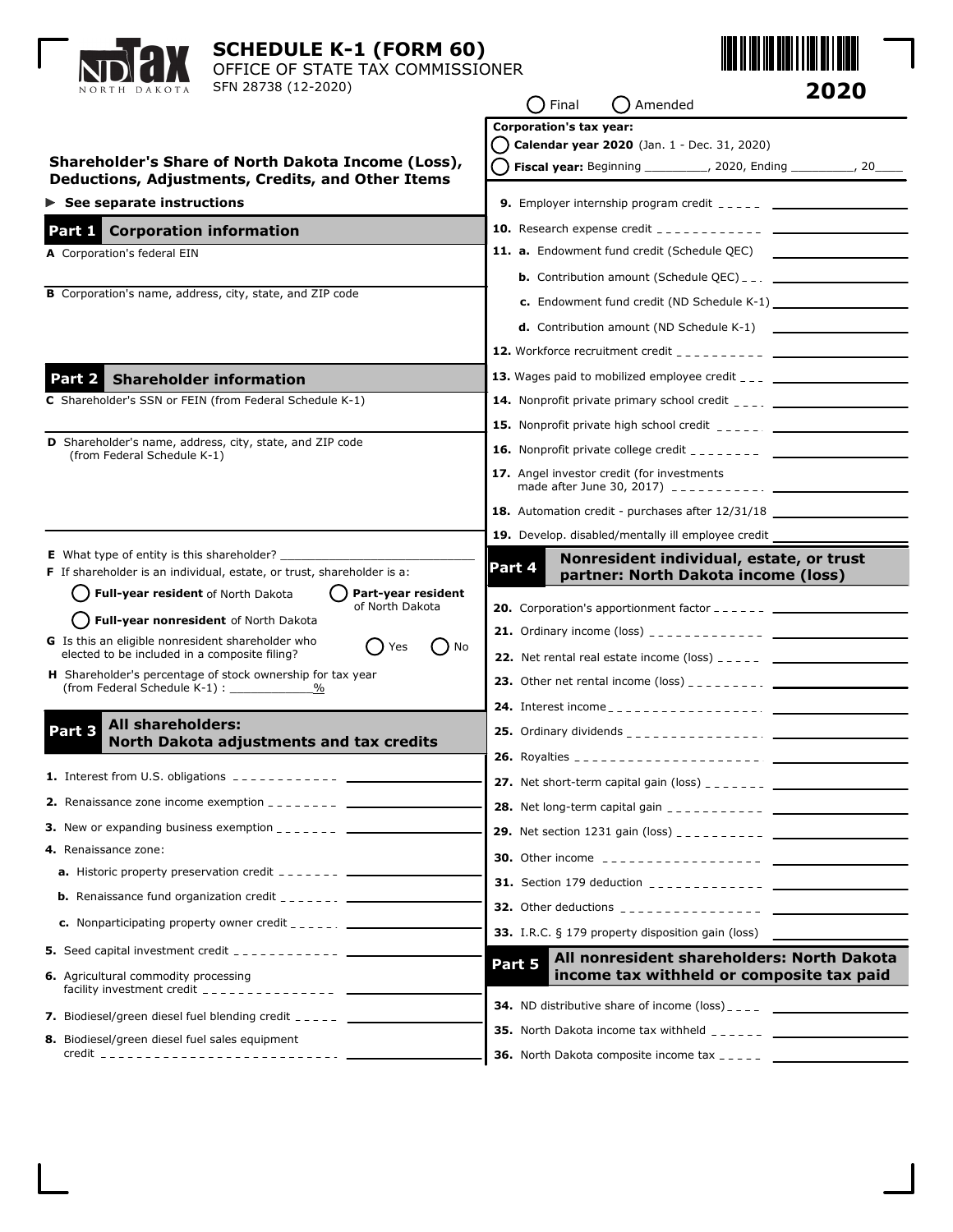## **Purpose of form**

North Dakota Schedule K-1 (Form 60) is a supplemental schedule provided by an S corporation to its shareholders. It provides information the shareholders may need to complete their North Dakota income tax returns.

**Resident individual, estate, and trust.** If you are a North Dakota resident individual, estate, or trust, your entire distributive share of income from the corporation is subject to North Dakota income tax. You received this schedule only to show your distributive share of the corporation's North Dakota statutory adjustments and tax credits (see Part 3).

### **Nonresident individual, estate, or trust.**

If you are a nonresident individual, estate, or trust, you are subject to North Dakota income tax on your distributive share of the corporation's income that is apportioned and allocated to North Dakota. You received this schedule to show your distributive share of North Dakota income, gains, losses, and deductions (see Part 4); North Dakota statutory adjustments and tax credits (see Part 3); and North Dakota income tax withheld or paid on your North Dakota distributive share of income (see Part 5).

## **General instructions**

The instructions for Parts 3 through 5 of this schedule show where to report the information from Schedule K-1 (Form 60) on your North Dakota income tax return.

**Tax year.** References to a North Dakota form and line number contained in these instructions are references to the form in use for the 2020 calendar year. However, if you file your return on a calendar year basis, but the corporation files its return on a fiscal year basis, report the amounts on your return for the year in which the corporation's fiscal year ends. For example, if the corporation has a fiscal year ending in February 2021, report the amounts from the 2020 Schedule K-1 (Form 60) on your 2021 tax return. The corporation's tax year is shown at the top of the schedule.

**Composite filing election.** If you elected to include your North Dakota distributive share of income in a composite filing by the corporation, the information provided on the schedule is only for your information.

Retain the schedule for your tax records. The composite income tax paid by the corporation satisfies your North Dakota income tax filing and payment obligations with respect to your North Dakota distributive income from the corporation. If you later choose to revoke your composite filing election and file your own North Dakota income tax return, follow the instructions to Parts 3 through 5 to transfer the amounts from the schedule to your return.

## **Amended Schedule K-1 (Form 60).** If

you receive an amended North Dakota Schedule K-1 from the corporation, you generally must file an amended North Dakota income tax return to report the revised information. Attach a copy of the amended Schedule K-1 to your amended North Dakota income tax return. If you previously elected to be included in a composite filing, and you are not changing that election, no action is required and you should retain the amended Schedule K-1 for your tax records.

# **Specific instructions**

#### **Part 3 All shareholders–North Dakota adjustments and tax credits**

The following lists show where to enter an amount from Part 3 of Schedule K-1 (Form 60) on the North Dakota income tax return. Use the list corresponding to your return. "Not applicable" in the right-hand column means that the item does not apply and must not be entered on your return.

## **Lines 1–19**

*Form ND-1 filer:* Include the amount from this schedule: On: Line 1 Form ND-1, line 6 Line 2 Sch. RZ, Part 1, line 18 Line 3 Form ND-1SA, line 2 Line 4a Sch. RZ, Part 4, line 7 Line 4b Sch. RZ, Part 5, line 4 Line 4c Sch. RZ, Part 6, line 6 Line 5 Sch. ND-1TC, line 4 Line 6 Sch. ND-1TC, line 3 Line 7 Sch. ND-1TC, line 6 Line 8 Sch. ND-1TC, line 7 Line 9 Sch. ND-1TC, line 8a Line 10 Sch. ND-1TC, line 9a Line 11a Sch. ND-1TC, line 15b

| Line 11b  | See instructions to   |
|-----------|-----------------------|
|           | Form ND-1, line 4     |
| Line 11c  | Sch. ND-1TC, line 15b |
| Line 11d  | See instructions to   |
|           | Form ND-1, line 4     |
| Line $12$ | Sch. ND-1TC, line 11a |
| Line 13   | Sch. ND-1TC, line 13  |
| Line 14   | Sch. ND-1PSC, line 4  |
| Line 15   | Sch. ND-1PSC, line 13 |
| Line 16   | Sch. ND-1PSC, line 22 |
| Line 17   | Sch. ND-1TC, line 21  |
| Line 18   | Sch. ND-1TC, line 22  |
| Line 19   | Sch. ND-1TC, line 23  |

#### *Form 38 filer:*

| Include the amount  |                          |
|---------------------|--------------------------|
| from this schedule: | On:                      |
| Line 1              | Form 38, page 2, Part 1, |
|                     | line 4a                  |
| Line 2              | Sch. RZ, Part 1, line 18 |
| Line 3              | Form 38, page 2, Part 1, |
|                     | line 4d                  |
| Line 4a             | Sch. RZ, Part 4, line 7  |
| Line 4b             | Sch. RZ, Part 5, line 4  |
| Line 4c             | Sch. RZ, Part 6, line 6  |
| Line 5              | Sch. 38-TC, line 3       |
| Line 6              | Sch. 38-TC, line 2       |
| Line 7              | Sch. 38-TC, line 4       |
| Line 8              | Sch. 38-TC, line 5       |
| Line 9              | Sch. 38-TC, line 6a      |
| Line $10$           | Sch. 38-TC, line 7a      |
| Line 11a            | Sch. 38-TC, line 12c     |
| Line 11b            | Form 38, page 2, Part 1, |
|                     | line 2                   |
| Line 11c            | Sch. 38-TC, line 12c     |
| Line 11d            | Form 38, page 2, Part 1, |
|                     | line 2                   |
| Line 12             | Sch. 38-TC, line 9a      |
| Line 13             | Sch. 38-TC, line 11      |
| Line 14             | Sch. 38-TC, line 15      |
| Line 15             | Sch. 38-TC, line 16      |
| Line 16             | Sch. 38-TC, line 17      |
| Line 17             | Not applicable           |
| Line 18             | Sch. 38-TC, line 18      |
| Line 19             | Sch. 38-TC, line 19      |
|                     |                          |

## **Part 4**

#### **Nonresident individual, estate, or trust shareholders only– North Dakota income (loss)**

#### **Line 20**

This is for the North Dakota Office of State Tax Commissioner's information only.